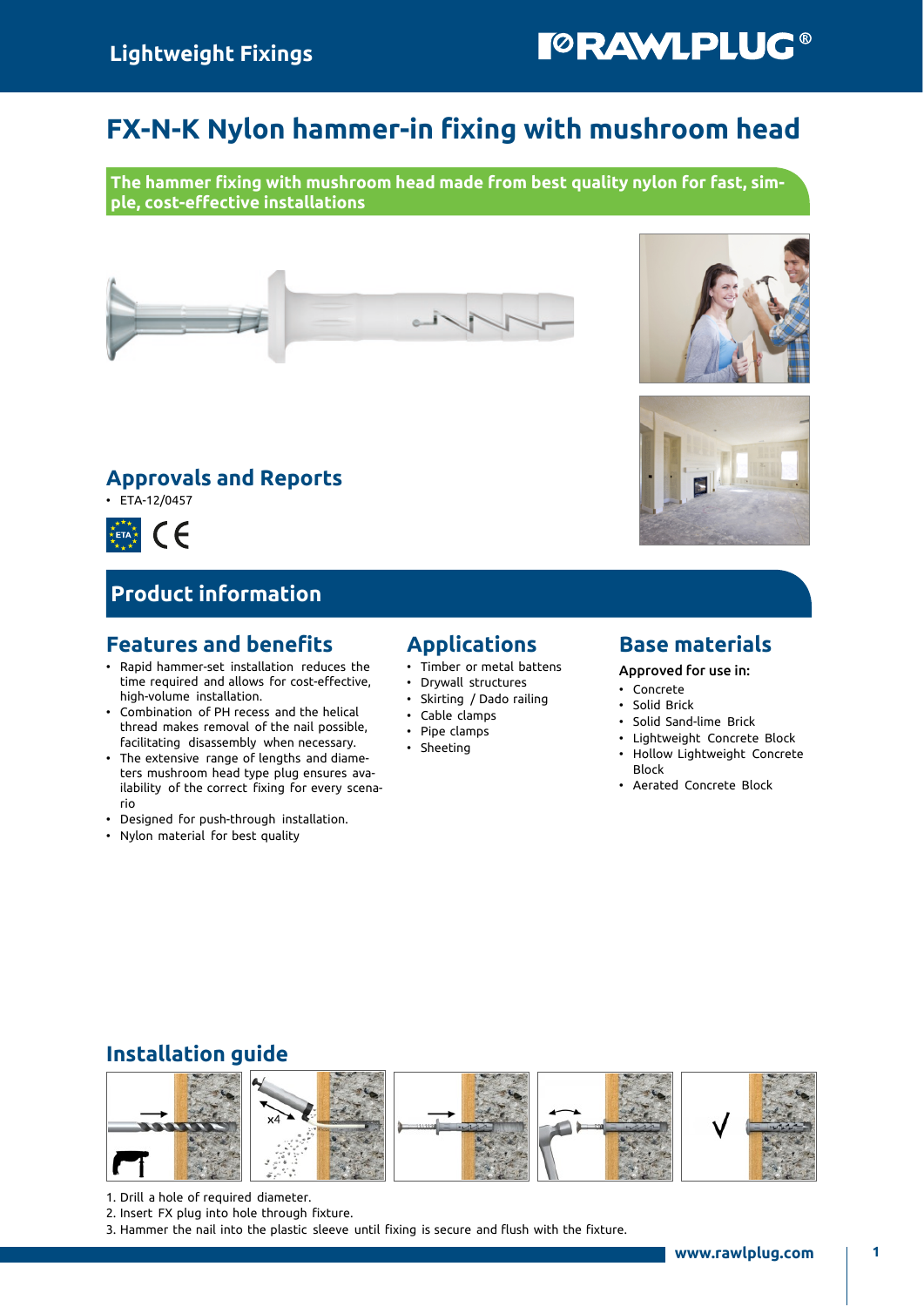# **TORAWLPLUG®**

### Product information



| <b>Size</b> | <b>Product Code</b> | Plug                      |    | <b>Nail</b>     |        | <b>Fixture</b>      |                                        | <b>Diameter</b> |
|-------------|---------------------|---------------------------|----|-----------------|--------|---------------------|----------------------------------------|-----------------|
|             |                     | <b>Diameter</b><br>Length |    | <b>Diameter</b> | Length |                     | <b>Hole diameter</b><br>Max. thickness |                 |
|             |                     | d                         |    | D               | L.     | $\tau_{\text{fix}}$ | d,                                     | ū.              |
|             |                     |                           |    |                 | [mm]   |                     |                                        |                 |
| Ø6          | R-FX-N-06K040       | 5.9                       | 40 | 3.8             | 44     | 11                  | 7                                      | 12.5            |
|             | R-FX-N-06K045       | 5.9                       | 45 | 3.8             | 49     | 16                  | $\overline{7}$                         | 12.5            |
|             | R-FX-N-06K060       | 5.9                       | 60 | 3.8             | 64     | 31                  | 7                                      | 12.5            |
|             | R-FX-N-06K080       | 5.9                       | 80 | 3.8             | 84     | 51                  | $\overline{7}$                         | 12.5            |

# Installation data



#### Installation data **Product dimensions**

| <b>Size</b>                  | Ø6               |      |     |
|------------------------------|------------------|------|-----|
| Fixing diameter              | d                | [mm] | 6   |
| Hole diameter in substrate   | $d_{0}$          | [mm] | 6   |
| Min. hole depth in substrate | $h_{0}$          | [mm] | 35  |
| Min. installation depth      | $h_{\text{nom}}$ | [mm] | 29  |
| Min. substrate thickness     | $h_{\min}$       | [mm] | 100 |
| Min. spacing                 | $S_{min}$        | [mm] | 100 |
| Min. edge distance           | $C_{\text{min}}$ | [mm] | 100 |